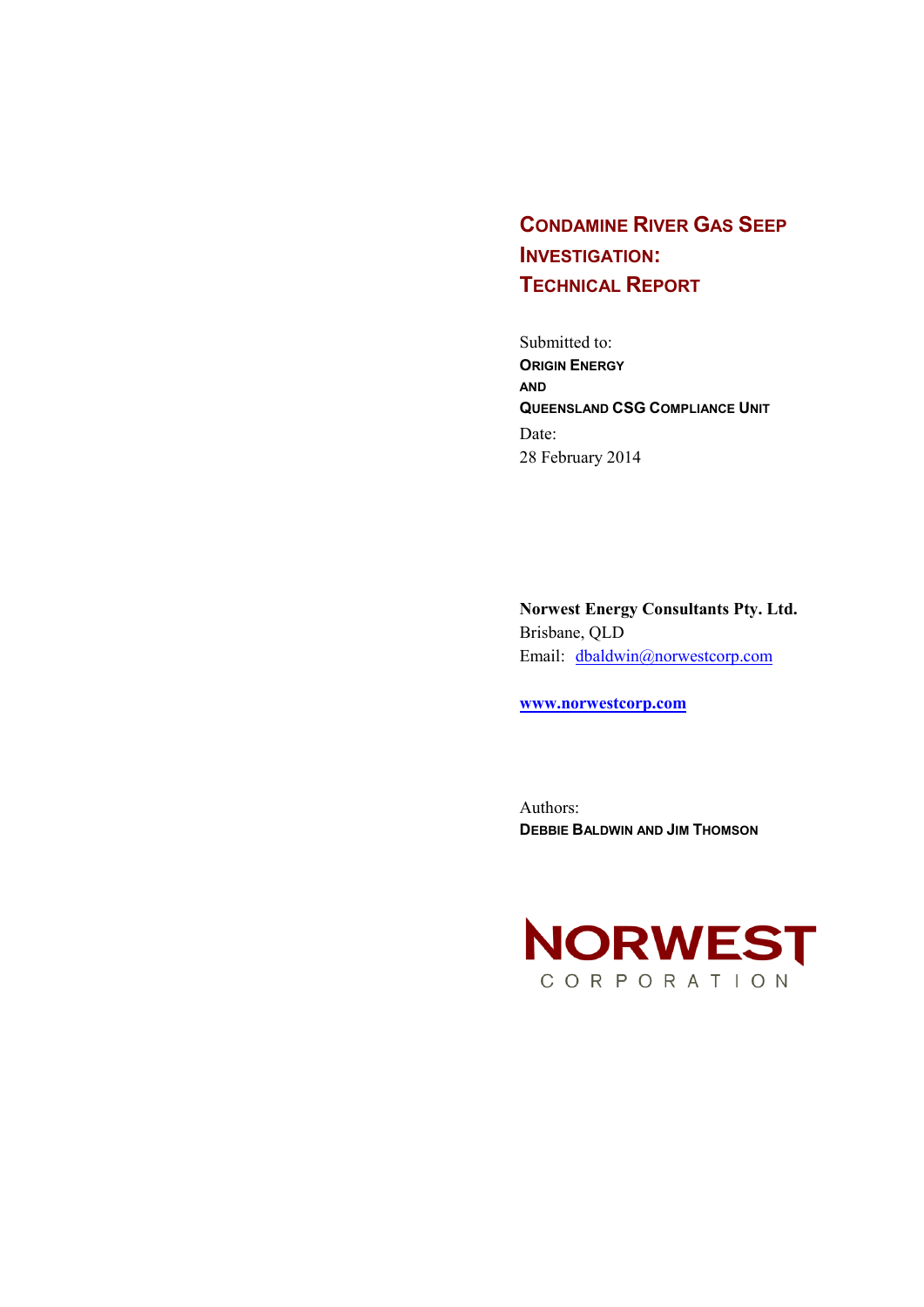

### **TABLE OF CONTENTS**

| 1.          |     |        |                                                                      |  |
|-------------|-----|--------|----------------------------------------------------------------------|--|
|             | 1.1 |        |                                                                      |  |
|             | 1.2 |        |                                                                      |  |
|             | 1.3 |        |                                                                      |  |
|             | 1.4 |        |                                                                      |  |
|             | 1.5 |        | CSG COMPLIANCE UNIT - CONDAMINE RIVER GAS SEEP INVESTIGATION  1-7    |  |
| $\mathbf 2$ |     |        |                                                                      |  |
| 3           |     |        |                                                                      |  |
| 4           |     |        |                                                                      |  |
|             | 4.1 |        |                                                                      |  |
|             | 4.2 |        |                                                                      |  |
|             | 4.3 |        |                                                                      |  |
|             | 4.4 |        |                                                                      |  |
|             | 4.5 |        |                                                                      |  |
|             | 4.6 |        |                                                                      |  |
| 5           |     |        |                                                                      |  |
| 6           |     |        |                                                                      |  |
| 7           |     |        | PHASE 1 - INITIAL RESPONSE: FIELD WORK AND DESKTOP ASSESSMENT 7-1    |  |
|             | 7.1 |        |                                                                      |  |
|             |     | 7.1.1  |                                                                      |  |
|             |     | 7.1.2  | Colorado, USA Background - Investigating Allegations of Impacts from |  |
|             |     |        |                                                                      |  |
|             |     | 7.1.3  |                                                                      |  |
|             |     | 7.1.4  | Orana 8, Orana 9, Orana 10, Orana 11 Pilot Wells7-5                  |  |
|             |     | 7.1.5  |                                                                      |  |
|             |     | 7.1.6  |                                                                      |  |
|             |     | 7.1.7  |                                                                      |  |
|             |     | 718    |                                                                      |  |
|             |     | 7.1.9  |                                                                      |  |
|             |     | 7.1.10 |                                                                      |  |
|             | 7.2 |        | TASK 2 - STATUS OF SURROUNDING LANDOWNER, GOVERNMENT, AND COAL MINE  |  |
|             |     |        |                                                                      |  |
|             |     | 7.2.1  |                                                                      |  |
|             |     | 7.2.2  |                                                                      |  |
|             |     | 7.2.3  |                                                                      |  |
|             |     | 7.2.4  |                                                                      |  |
|             |     | 7.2.5  | Water Bore Baseline Sampling (2010 and 2011) 7-20                    |  |
|             |     | 7.2.6  |                                                                      |  |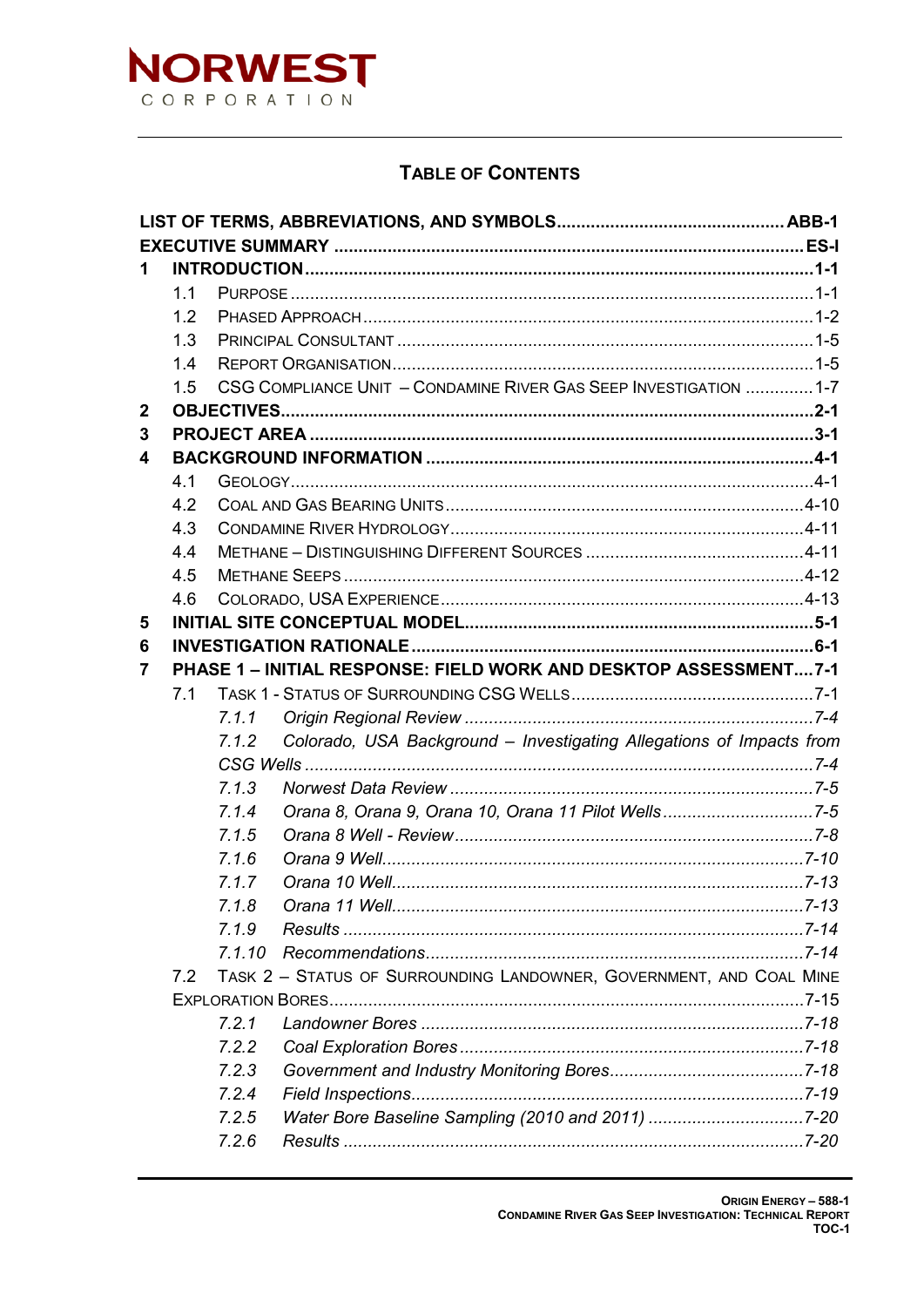

|   |      | 7.2.7  |                                                                            |  |
|---|------|--------|----------------------------------------------------------------------------|--|
|   |      |        |                                                                            |  |
|   | 7.3  |        | TASK 3-CONDAMINE RIVER METHANE GAS-GEOCHEMICAL ANALYSIS 7-24               |  |
|   |      | 7.3.1  |                                                                            |  |
|   |      | 7.3.2  |                                                                            |  |
|   |      | 7.3.3  |                                                                            |  |
|   |      | 7.3.4  |                                                                            |  |
|   | 7.4  |        | TASK 6 - INITIAL LANDOWNER INTERVIEWS AND FIELD RECONNAISSANCE  7-28       |  |
|   |      | 7.4.1  |                                                                            |  |
|   |      | 7.4.2  |                                                                            |  |
|   | 7.5  |        | TASK 7 - ADDITIONAL LANDOWNER INTERVIEWS AND LITERATURE REVIEW  7-32       |  |
|   | 7.6  |        |                                                                            |  |
|   |      | 7.6.1  |                                                                            |  |
|   |      | 7.6.2  | Bore Card Reports and Other Published Information7-35                      |  |
|   |      | 7.6.3  |                                                                            |  |
|   | 7.7  |        |                                                                            |  |
|   |      | 7.7.1  |                                                                            |  |
|   | 7.8  |        |                                                                            |  |
|   | 7.9  |        | TASK 13 - DOWNHOLE VIDEO OF WATER AND COAL EXPLORATION BORES7-37           |  |
|   |      | 7.9.1  |                                                                            |  |
|   |      | 7.9.2  |                                                                            |  |
|   |      | 7.9.3  |                                                                            |  |
|   | 7.10 |        |                                                                            |  |
|   |      |        |                                                                            |  |
|   |      | 7.10.2 |                                                                            |  |
|   |      | 7.10.3 |                                                                            |  |
| 8 |      |        |                                                                            |  |
|   | 8.1  |        |                                                                            |  |
|   | 8.2  |        |                                                                            |  |
|   |      | 8.2.1  |                                                                            |  |
|   |      | 8.2.2  |                                                                            |  |
|   |      | 8.2.3  |                                                                            |  |
|   |      | 8.2.4  |                                                                            |  |
|   | 8.3  |        |                                                                            |  |
|   |      | 8.3.1  |                                                                            |  |
|   |      | 8.3.2  |                                                                            |  |
|   |      | 8.3.3  |                                                                            |  |
|   | 8.4  |        | TASK 10 - INSTALLATION AND OPERATION OF WATER LEVEL GAUGING STATIONS. 8-21 |  |
|   |      | 8.4.1  |                                                                            |  |
|   |      | 8.4.2  |                                                                            |  |
|   | 8.5  |        | TASK 14 - REVIEW OF CSG INDUSTRY AND OTHER SCIENTIFIC INFORMATION          |  |
|   |      |        |                                                                            |  |
|   | 8.6  |        | TASK 15 - SURFACE AND SHALLOW SUBSURFACE SOIL GAS SURVEY8-23               |  |
|   |      |        |                                                                            |  |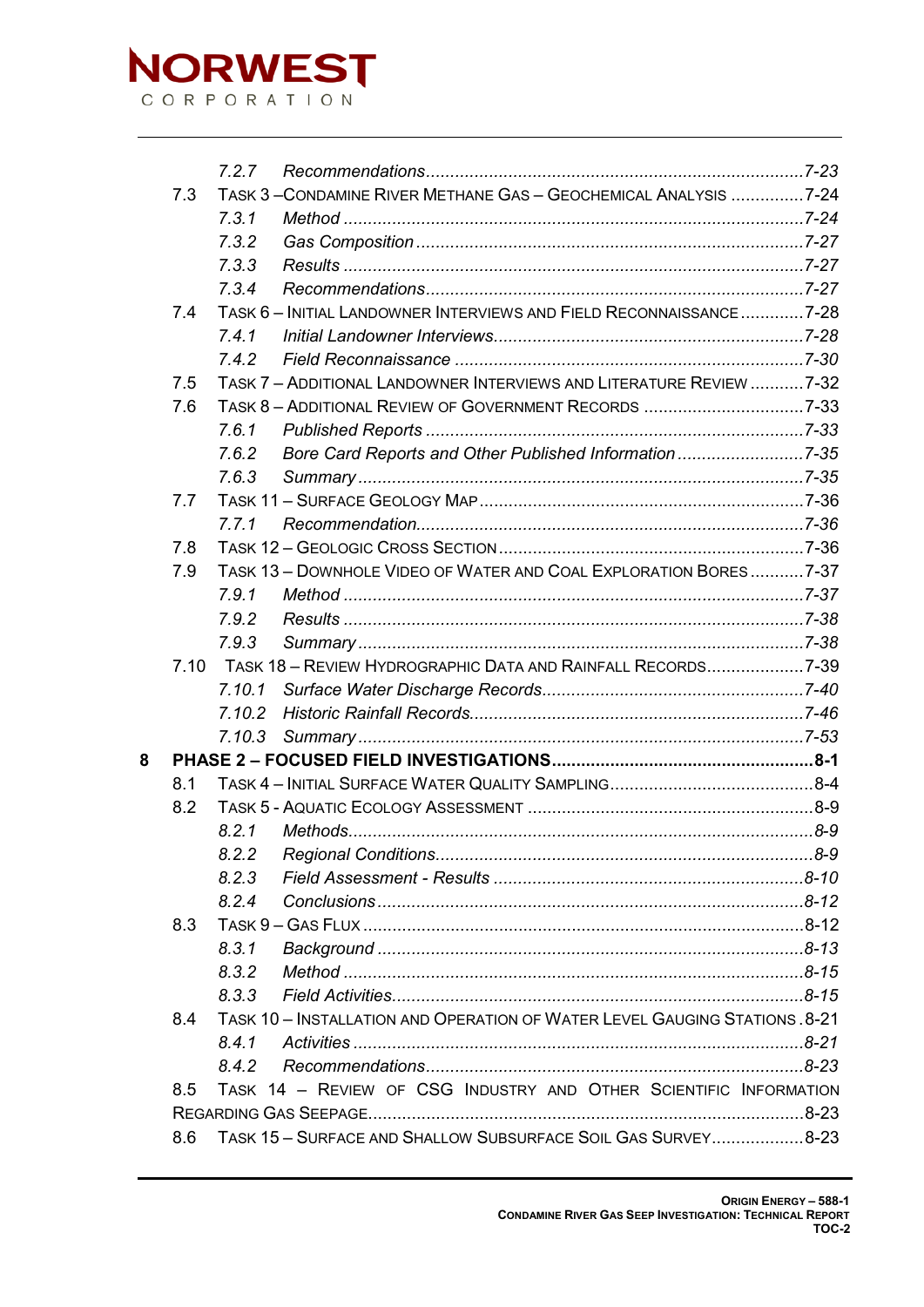

|    |      | 8.6.1  |                                                              |  |
|----|------|--------|--------------------------------------------------------------|--|
|    |      | 8.6.2  |                                                              |  |
|    |      | 8.6.3  |                                                              |  |
|    | 8.7  |        |                                                              |  |
|    |      | 8.7.1  |                                                              |  |
|    |      | 8.7.2  |                                                              |  |
|    |      | 8.7.3  |                                                              |  |
| 9  |      |        |                                                              |  |
|    | 9.1  |        |                                                              |  |
|    |      | 9.1.1  |                                                              |  |
|    |      | 9.1.2  |                                                              |  |
|    |      | 9.1.3  |                                                              |  |
|    |      | 9.1.4  |                                                              |  |
|    |      | 9.1.5  | Cumulative Gas and Water Production and Gas: Water Ratio9-11 |  |
|    |      | 9.1.6  |                                                              |  |
|    |      | 9.1.7  |                                                              |  |
|    |      | 9.1.8  |                                                              |  |
|    |      | 9.1.9  |                                                              |  |
|    | 9.2  |        |                                                              |  |
|    | 9.3  |        |                                                              |  |
| 10 |      |        |                                                              |  |
| 11 |      |        |                                                              |  |
|    | 11.1 |        |                                                              |  |
|    | 11.2 |        | GENERAL DESCRIPTION OF REVISED CONCEPTUAL SITE MODEL 11-1    |  |
|    | 11.3 |        |                                                              |  |
|    | 11.4 |        |                                                              |  |
|    | 11.5 |        |                                                              |  |
|    |      | 11.5.1 |                                                              |  |
|    |      |        |                                                              |  |
|    |      |        |                                                              |  |
|    | 11.6 |        |                                                              |  |
|    |      | 11.6.1 |                                                              |  |
|    |      | 11.6.2 |                                                              |  |
|    |      | 11.6.3 |                                                              |  |
|    | 11.7 |        |                                                              |  |
| 12 |      |        |                                                              |  |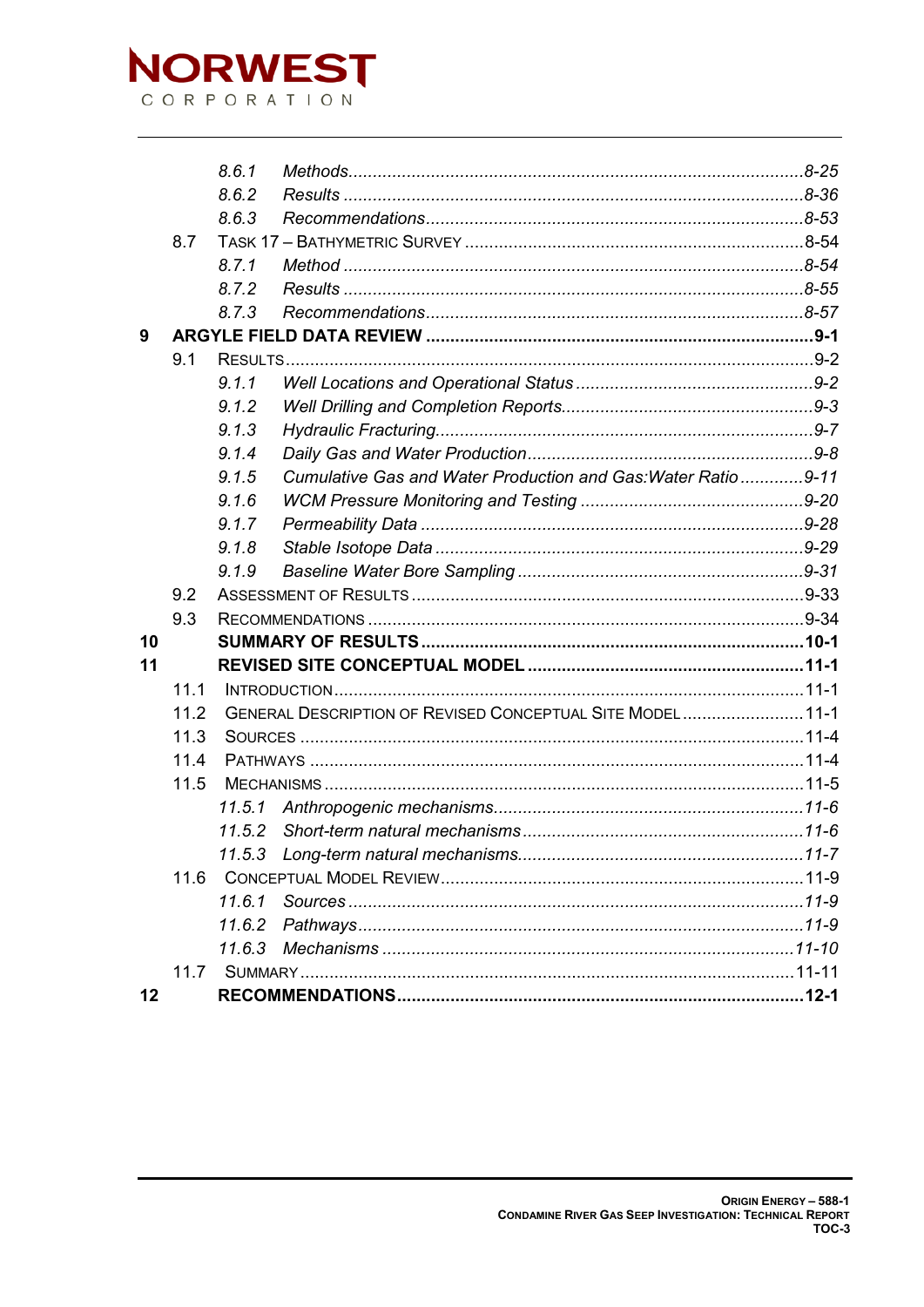

### **LIST OF TABLES**

| Table 7.1 Approximate Distances of CSG Fields to Camping Ground Seep7-1          |  |
|----------------------------------------------------------------------------------|--|
| Table 7.2 Water and Coal exploration Bores - Methane and Water Level Data 7-22   |  |
| Table 7.3 Molecular and Stable Isotope Compositions of Gas Samples7-25           |  |
| Table 8.1 CSIRO - Water Chemistry Sampling Transects (12 December 2012) 8-17     |  |
|                                                                                  |  |
| Table 9.1 Total Gas and Water Production and Gas/Water Ratio (GWR)9-18           |  |
|                                                                                  |  |
|                                                                                  |  |
|                                                                                  |  |
| Table 12.2 Summary of Recommendations Based on the Argyle Field Assessment  12-9 |  |

#### **LIST OF FIGURES**

## **("OS" INDICATES THAT THE FIGURE IS AN OVERSIZE MAP AND WILL NOT BE LEGIBLE IF PRINTED ON A4 OR A3 PAPER. TO BE LEGIBLE, FIGURES LABELLED**

| "OS" MUST BE PRINTED ON LARGER FORMAT PAPER USING A PLOTTER.)                             |  |
|-------------------------------------------------------------------------------------------|--|
|                                                                                           |  |
| Figure 3-1 Condamine River and Charleys Creek Field Reconnaissance (OS) 3-2               |  |
|                                                                                           |  |
|                                                                                           |  |
| Figure 4-3 Depth Below Ground Level to Top of Walloon Coal Measures 4-6                   |  |
|                                                                                           |  |
|                                                                                           |  |
|                                                                                           |  |
|                                                                                           |  |
| Figure 4-8 Gas Leaking from Coals Into Uncemented Annulus of Conventional Gas Well4-16    |  |
|                                                                                           |  |
|                                                                                           |  |
|                                                                                           |  |
|                                                                                           |  |
|                                                                                           |  |
|                                                                                           |  |
|                                                                                           |  |
| Figure 7-7 Condamine River Floodplain During Flooding in the Area of Investigation 7-39   |  |
| Figure 7-8 Locations of Stream Discharge Gauging Stations and Climate Stations (OS) .7-41 |  |
| Figure 7-9 Stream Discharge: Condamine River at Cotswold, 1966-21027-42                   |  |
| Figure 7-10 Stream Discharge: Condamine River at Bedarra, 2007-20127-43                   |  |
| Figure 7-11 Stream Discharge: Condamine River at Chinchilla, 1974-2012 7-44               |  |
| Figure 7-12 Stream Stage: Condamine River at Chinchilla, 2008-20137-45                    |  |
|                                                                                           |  |
| Figure 7-14 Annual rainfall: near Chinchilla Weir (41017), 1889-20127-49                  |  |
|                                                                                           |  |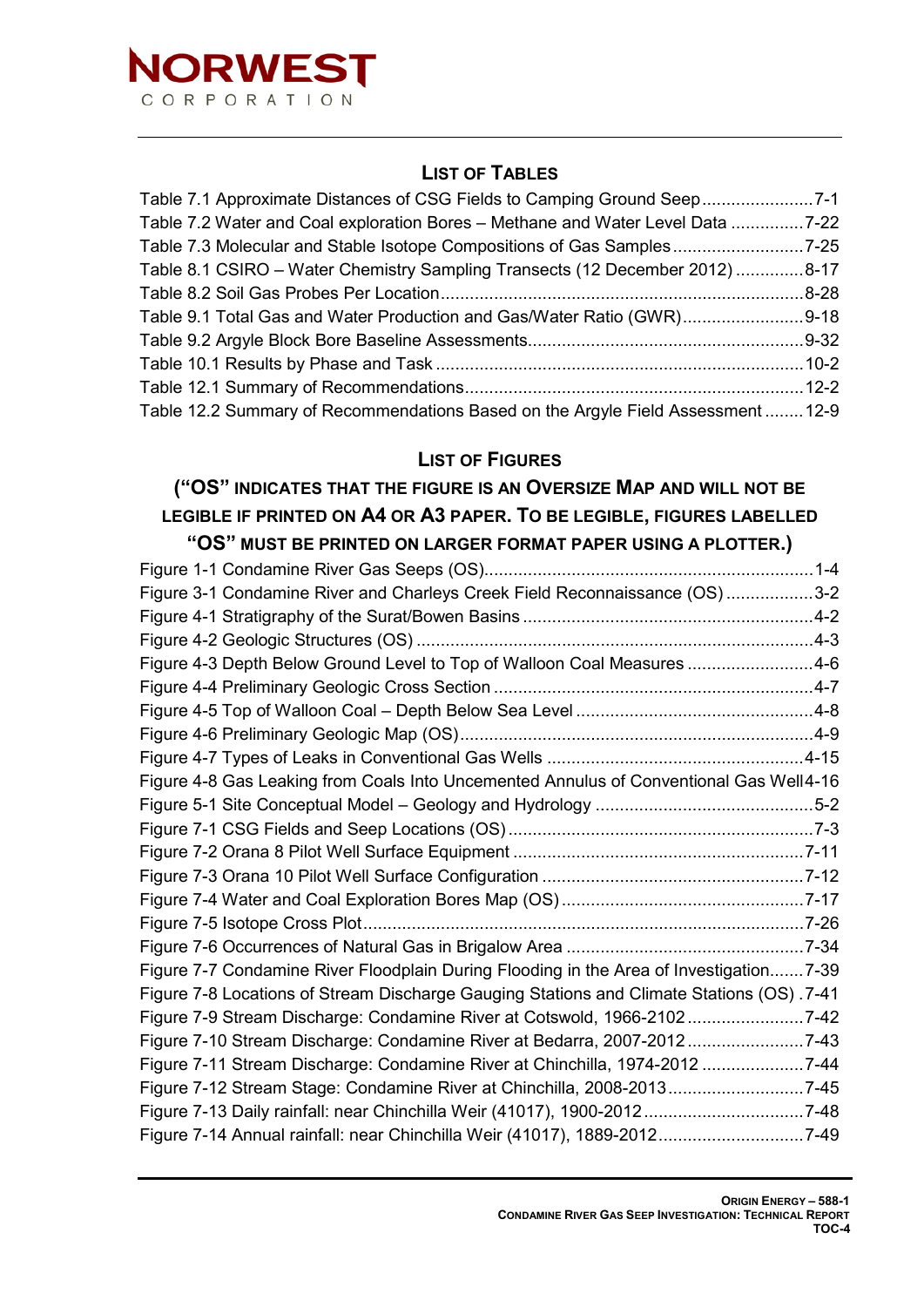

| Figure 7-15 Daily rainfall: Downstream of Chinchilla Weir (42048), 1937-2012 7-50             |  |
|-----------------------------------------------------------------------------------------------|--|
| Figure 7-16 Annual rainfall: Downstream of Chinchilla Weir (42048), 1937-2012 7-51            |  |
|                                                                                               |  |
| Figure 8-1 Surface and Shallow Subsurface Soil Gas Survey - Overview (OS) 8-3                 |  |
|                                                                                               |  |
| Figure 8-3 Electrical Conductivity (EC) Observations Near Seeps and at Chinchilla Weir  8-7   |  |
| Figure 8-4 Dissolved Oxygen (DO) and Temperature Observations Near Seeps 8-8                  |  |
|                                                                                               |  |
| Figure 8-6 CSIRO - Prototype Flux Chamber Deployment System8-18                               |  |
|                                                                                               |  |
|                                                                                               |  |
|                                                                                               |  |
|                                                                                               |  |
|                                                                                               |  |
|                                                                                               |  |
|                                                                                               |  |
|                                                                                               |  |
|                                                                                               |  |
|                                                                                               |  |
|                                                                                               |  |
|                                                                                               |  |
|                                                                                               |  |
| Figure 8-20 Carbon and Hydrogen Isotopic Compositional Ranges of Methane from Different       |  |
|                                                                                               |  |
| Figure 8-21 Stable Carbon Isotope Ratio of CO <sub>2</sub> Showing Typical Soil Gas Range8-51 |  |
| Figure 8-22 Combination Plot of Carbon Isotope of Methane and Carbon Dioxide with             |  |
|                                                                                               |  |
| Figure 8-23 Condamine River Bathymetric Survey Location Map With Profiles (OS)8-58            |  |
|                                                                                               |  |
|                                                                                               |  |
|                                                                                               |  |
|                                                                                               |  |
|                                                                                               |  |
|                                                                                               |  |
|                                                                                               |  |
|                                                                                               |  |
| Figure 9-9 Argyle Field - Daily Gas: Water Ratio vs. Gas and Water Production 9-19            |  |
|                                                                                               |  |
|                                                                                               |  |
|                                                                                               |  |
| Figure 9-13 Combined Water Production and Argyle 6 Well Pressures9-24                         |  |
|                                                                                               |  |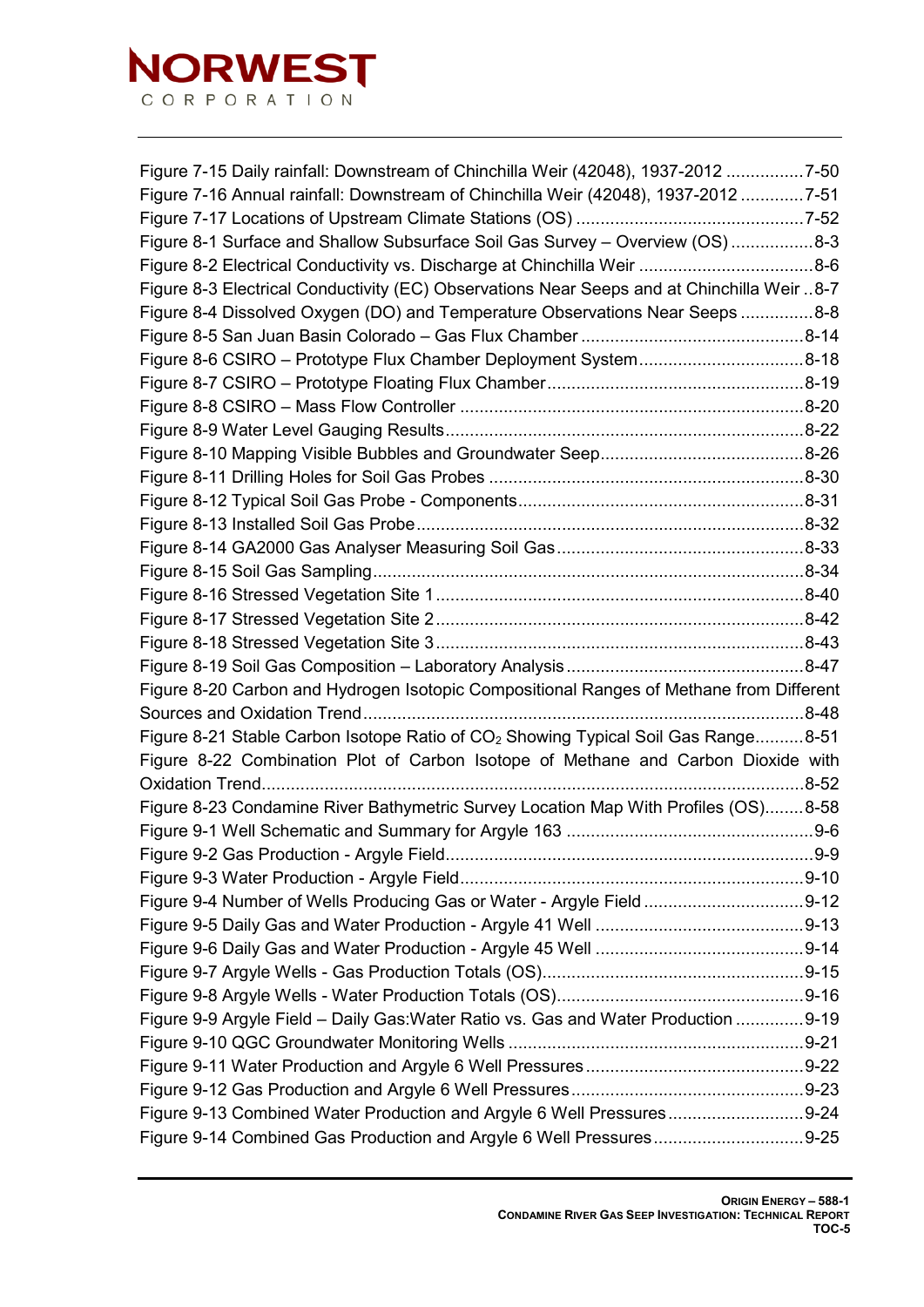

| Figure 9-15 Combined Water Production and Argyle 6 Well Upper Juandah Pressures9-26 |  |
|-------------------------------------------------------------------------------------|--|
|                                                                                     |  |
|                                                                                     |  |
| Figure 11-1 Revised Site Conceptual Model - Sources and Pathways 11-2               |  |

#### **Appendix A Additional Tables**

Table A.1 Condamine River Gas Seep Investigation – Phase and Task List

Table A.2 Field Reconnaissance Observations

Table A.3 Water and Coal Bores

Table A.4 Occurrence of Gas and Coal in Water and Coal Exploration Bores

Table A.5 Soil Gas Field Measurements

Table A.6 Soil Gas - Laboratory Analytical Results

Table A.7 Soil Gas: Methane Concentrations Laboratory and Field Measurements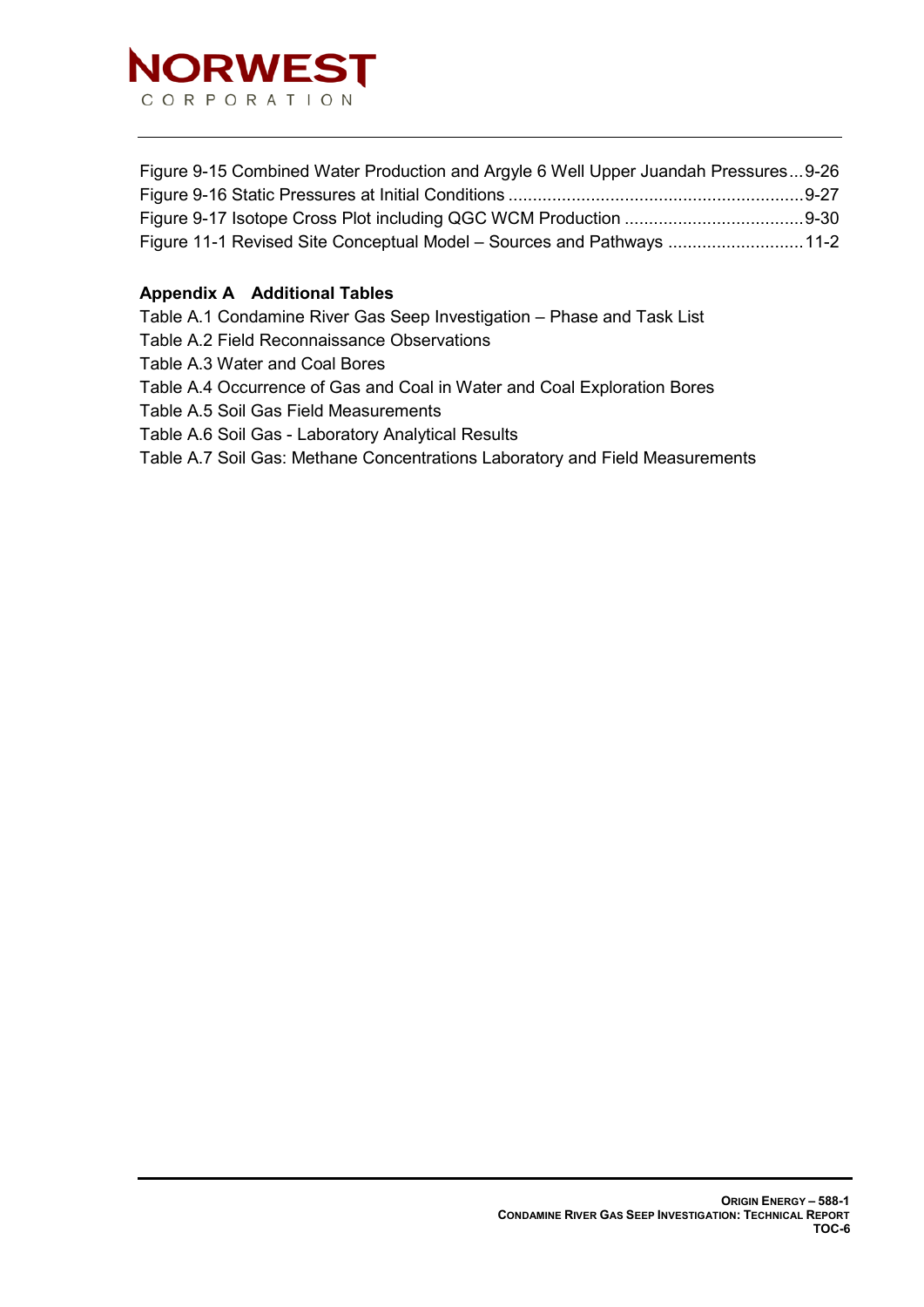

#### **Appendix B Additional Figures**

## **("OS" INDICATES THAT THE FIGURE IS AN OVERSIZE GEOPHYSICAL LOG AND WILL NOT BE LEGIBLE IF PRINTED ON A4 OR A3. FIGURES LABELLED "OS" MUST BE PRINTED TO A PLOTTER TO BE LEGIBLE.)**

Figure B-1 Orana 8 Pilot Well Annotated Geophysical Log (OS) Figure B-2 Orana 9 Pilot Well Annotated Geophysical Log (OS) Figure B-3 Orana 10 Pilot Well Annotated Geophysical Log (OS) Figure B-4 Orana 11 Pilot Well Annotated Geophysical Log (OS) Figure B-5 Daily Rainfall: Brigalow Post Office (41007), 1900-2012 Figure B-6 Daily Rainfall: Cambooya Post Office (41011), 1900-2012 Figure B-7 Daily Rainfall: Canning Downs (41013), 1900-2012 Figure B-8 Daily Rainfall: Cecil Plains Homestead (41016), 1900-2012 Figure B-9 Daily Rainfall: Clifton Post Office (41018), 1900-2012 Figure B-10 Daily Rainfall: Condamine Plains (41019), 1900-2012 Figure B-11 Daily rainfall: Goombungee Post Office (41037), 1900-2012 Figure B-12 Daily Rainfall: Jingi Jingi (41052), 1900-2012 Figure B-13 Daily Rainfall: Jondaryan Post Office (41053), 1900-2012 Figure B-14 Daily Rainfall: Kurrowah (41061), 1900-2012 Figure B-15 Daily Rainfall: Leyburn Post Office (41063), 1900-2012 Figure B-16 Daily Rainfall: Pittsworth (41082), 1900-2012 Figure B-17 Daily Rainfall: Pratten (41083), 1900-2012 Figure B-18 Daily Rainfall: Cooranga North (41131), 1900-2012 Figure B-19 Daily Rainfall: Rosevale (41168), 1900-2012 Figure B-20 Daily Rainfall: Daandine (41297), 1900-2012 Figure B-21 Daily Rainfall: Loudoun Bridge (41339), 1900-2012 Figure B-22 Surface and Shallow Soil Gas Survey – Pump Hole Seep Figure B-23 Surface and Shallow Soil Gas Survey – Fenceline Seep Figure B-24 Surface and Shallow Soil Gas Survey – Camping Ground Seep – (South) Figure B-25 Surface and Shallow Soil Gas Survey – Camping Ground Seep – (North) Figure B-26 Surface and Shallow Soil Gas Survey – Rock Hole Seep Figure B-27 Surface and Shallow Soil Gas Survey – Stressed Vegetation Site 1 (Road Reserve) Figure B-28 Surface and Shallow Soil Gas Survey – Stressed Vegetation Site 2 Figure B-29 Surface and Shallow Soil Gas Survey – Stressed Vegetation Site 3 Figure B-30 Surface and Shallow Soil Gas Survey – Orana 8 and Orana 11 Pilot Wells Figure B-31 Surface and Shallow Soil Gas Survey – Orana 9 Pilot Well Figure B-32 Surface and Shallow Soil Gas Survey – Orana 10 Pilot Well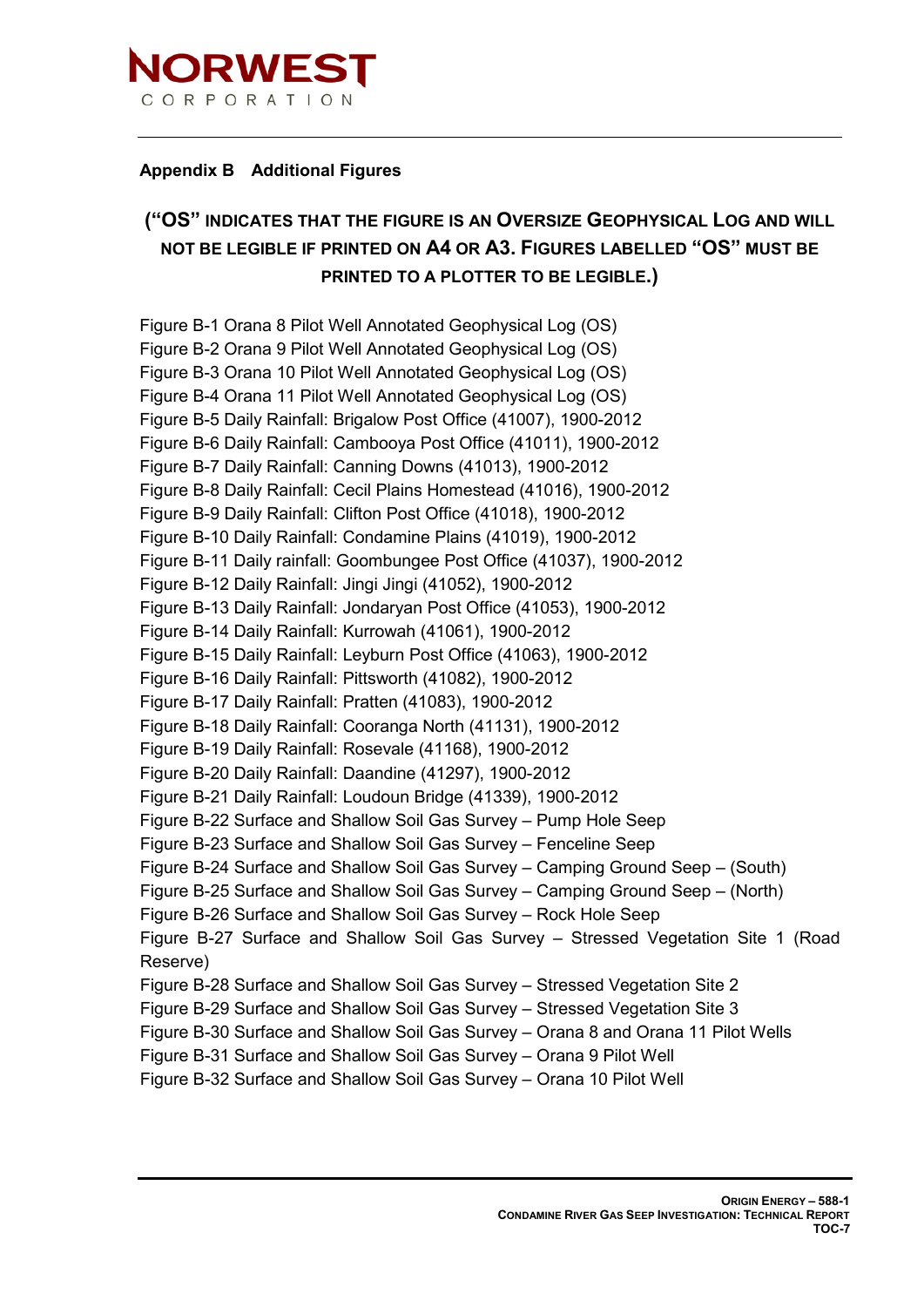

## **LIST OF TERMS, ABBREVIATIONS, AND SYMBOLS**

<span id="page-8-0"></span>

| Abbreviation         | <b>Meaning</b>                                                                        |  |
|----------------------|---------------------------------------------------------------------------------------|--|
| %                    | Percent (parts per hundred)                                                           |  |
| $\%$                 | Per mil (parts per thousand)                                                          |  |
| $\,<\,$              | Less than                                                                             |  |
| >                    | Greater than                                                                          |  |
| $\overline{OC^{13}}$ | Ratio of $C^{12}$ and $C^{13}$ isotopes                                               |  |
| δD                   | Ratio of $H^1$ and $H^2$ isotopes                                                     |  |
| 3D                   | Three-dimensional                                                                     |  |
| <b>AHD</b>           | Australian height datum ("mean sea level")                                            |  |
| AI                   | Aluminium                                                                             |  |
| <b>APLNG</b>         | Australia Pacific LNG                                                                 |  |
| As                   | Arsenic                                                                               |  |
| Ar                   | Argon                                                                                 |  |
| Arrow                | <b>Arrow Energy Limited</b>                                                           |  |
| Atm                  | Atmosphere (unit of pressure, equivalent to 101.325 kPa, or 10.33 m of<br>water head) |  |
| Ba                   | <b>Barium</b>                                                                         |  |
| bbl                  | Barrel, common oil and gas industry measurement equal to 42 gallons                   |  |
| bgl                  | Below ground level                                                                    |  |
| <b>BOM</b>           | Australian Government, Bureau of Meteorology                                          |  |
| bTOC                 | Below top of casing                                                                   |  |
| Bo                   | Boron                                                                                 |  |
| bwpd                 | Barrels of water per day                                                              |  |
| C <sub>1</sub>       | Methane                                                                               |  |
| $\overline{C^{12}}$  | C-12 natural and stable isotope of carbon                                             |  |
| $C^{13}$             | C-13 natural and stable isotope of carbon                                             |  |
| C <sub>2</sub>       | Ethane                                                                                |  |
| $C_2H_4$             | Ethylene                                                                              |  |
| C <sub>3</sub>       | Propane                                                                               |  |
| $C_3H_6$             | Propylene (cyclopropane)                                                              |  |
| $C_6+$               | Hexane + heavier hydrocarbon compounds                                                |  |
| <b>CBL</b>           | Cement bond log                                                                       |  |
| <b>CBM</b>           | Coal bed methane                                                                      |  |
| CH <sub>4</sub>      | Methane                                                                               |  |
| Cm                   | Centimetre                                                                            |  |
| Co                   | Cobalt                                                                                |  |
| CO                   | Carbon monoxide                                                                       |  |
| CO <sub>2</sub>      | Carbon dioxide                                                                        |  |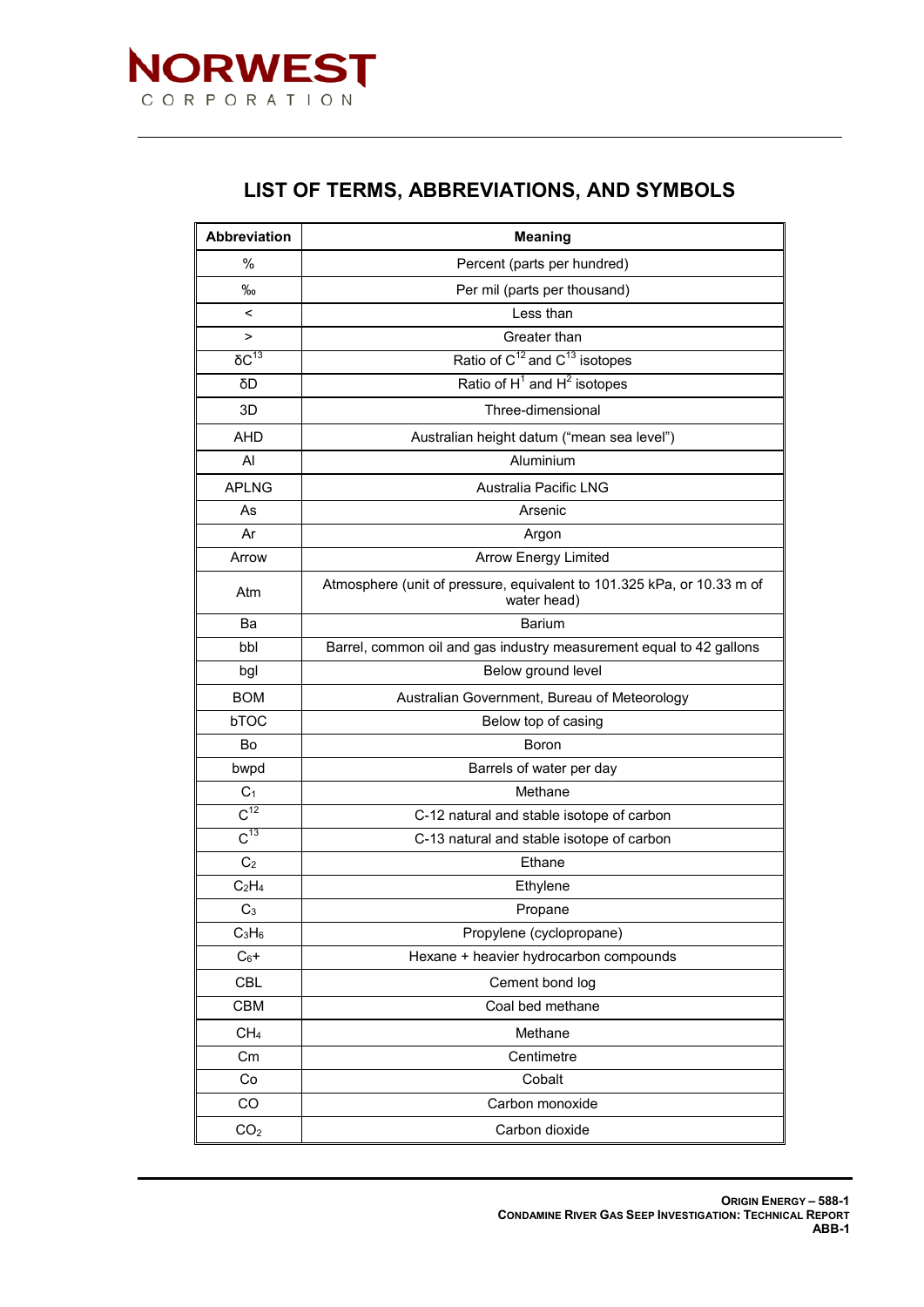

| Abbreviation    | <b>Meaning</b>                                                                                                                     |
|-----------------|------------------------------------------------------------------------------------------------------------------------------------|
| COGCC           | Colorado Oil and Gas Conservation Commission                                                                                       |
| Cr              | Chromium                                                                                                                           |
| <b>CSG</b>      | Coal seam gas                                                                                                                      |
| CSGCU           | Queensland CSG Compliance Unit                                                                                                     |
| <b>CSIRO</b>    | Commonwealth Scientific and Industrial Research Organisation                                                                       |
| Cu              | Copper                                                                                                                             |
| <b>DEEDI</b>    | Department of Employment, Economic Development, and Innovation<br>(in March 2012 this department was split into multiple agencies) |
| <b>DEHP</b>     | Queensland Government, Department of Environment and Heritage<br>Protection                                                        |
| <b>DERM</b>     | Queensland Government, Department of Environment and Resource<br>Management                                                        |
| <b>DIC</b>      | Dissolved inorganic carbon                                                                                                         |
| <b>DNRM</b>     | Queensland Government, Department of Natural Resources and Mines                                                                   |
| <b>DO</b>       | Dissolved oxygen                                                                                                                   |
| <b>DST</b>      | Drill stem test                                                                                                                    |
| Dup             | Duplicate sample                                                                                                                   |
| EC              | Electrical conductivity                                                                                                            |
| <b>ECP</b>      | External casing packer                                                                                                             |
| Fe              | Iron                                                                                                                               |
| frack           | Hydraulic fracture                                                                                                                 |
| <b>FRC</b>      | <b>FRC</b> Environmental                                                                                                           |
| GC              | Gas chromatography                                                                                                                 |
| <b>GDA</b>      | Geocentric datum of Australia                                                                                                      |
| <b>GISERA</b>   | Gas Industry Social and Environmental Research Alliance                                                                            |
| <b>GPS</b>      | Global positioning system                                                                                                          |
| GSQ             | Geological Survey of Queensland                                                                                                    |
| $H^1$           | H-1 (protium) natural and stable isotope of hydrogen                                                                               |
| $H^2$           | H-2 (deuterium) natural and stable isotope of hydrogen                                                                             |
| $H^2S$          | Hydrogen sulphide                                                                                                                  |
| <b>HSE</b>      | Health, safety, and environment                                                                                                    |
| iC <sub>4</sub> | I-Butane                                                                                                                           |
| $iC_5$          | I-Pentane                                                                                                                          |
| ICP-MS          | Inductively coupled plasma mass spectrometry                                                                                       |
| ICP-OES         | Inductively coupled plasma optical emission spectrometry                                                                           |
| IR.             | Infra-red                                                                                                                          |
| km              | Kilometre                                                                                                                          |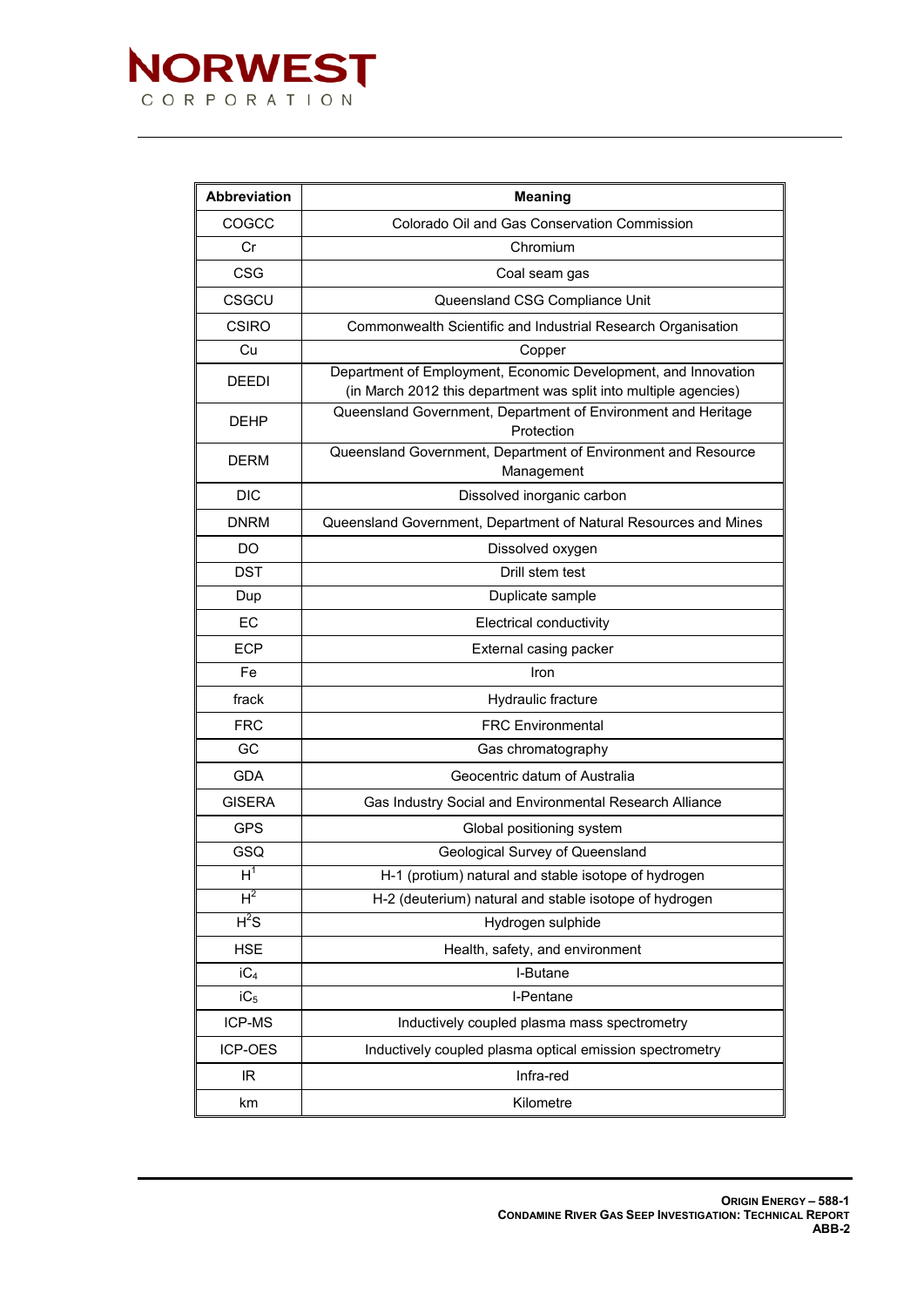

| <b>Abbreviation</b>                          | <b>Meaning</b>                                            |  |
|----------------------------------------------|-----------------------------------------------------------|--|
| kPa                                          | Kilopascal                                                |  |
| L                                            | Litre                                                     |  |
| <b>LNGEU</b>                                 | Queensland LNG Enforcement Unit                           |  |
| <b>LNG</b>                                   | Liquefied natural gas                                     |  |
| m                                            | Metre                                                     |  |
| md                                           | Millidarcy                                                |  |
| mg/L                                         | Milligrams per litre                                      |  |
| <b>MGA</b>                                   | Map grid of Australia                                     |  |
| mGL                                          | Metres below ground level                                 |  |
| ML/d                                         | Megalitres per day                                        |  |
| mm                                           | Millimetre                                                |  |
| Mn                                           | Manganese                                                 |  |
| m <sub>R</sub> T                             | Metres below the rotary table                             |  |
| $N_2$                                        | Nitrogen                                                  |  |
| <b>NATA</b>                                  | National Association of Testing Authorities, Australia    |  |
| nC <sub>4</sub>                              | N-Butane                                                  |  |
| nC <sub>5</sub>                              | N-Pentane                                                 |  |
| <b>ND</b>                                    | Not detected                                              |  |
| $O^{16}$                                     | O-16 natural and stable isotope of oxygen                 |  |
| $O^{18}$                                     | O-18 natural and stable isotope of oxygen                 |  |
| O <sub>2</sub>                               | Oxygen                                                    |  |
| <b>ONF</b><br>O'Reilly Nunn Favier Surveyors |                                                           |  |
| <b>ORP</b>                                   | Oxidation reduction potential                             |  |
| P                                            | Phosphorous                                               |  |
| Pb<br>Lead                                   |                                                           |  |
| <b>PDA</b><br>Personal digital assistant     |                                                           |  |
| pH                                           | Hydrogen ion activity (measure of acidity and alkalinity) |  |
| <b>PM</b>                                    | Permanent marker                                          |  |
| ppm                                          | Parts per million                                         |  |
| QGC                                          | Queensland Gas Company                                    |  |
| <b>REMP</b>                                  | Receiving Environment Monitoring Program                  |  |
| <b>RN</b>                                    | Registration Number (for water bore)                      |  |
| <b>SAP</b>                                   | Sampling and Analysis Plan                                |  |
| <b>SMOW</b>                                  | Standard mean ocean water                                 |  |
| <b>SUIT</b>                                  | Southern Ute Indian Tribe                                 |  |
| SWL                                          | Static water level                                        |  |
| <b>TD</b>                                    | Total depth                                               |  |
| <b>TDS</b>                                   | Total dissolved solids                                    |  |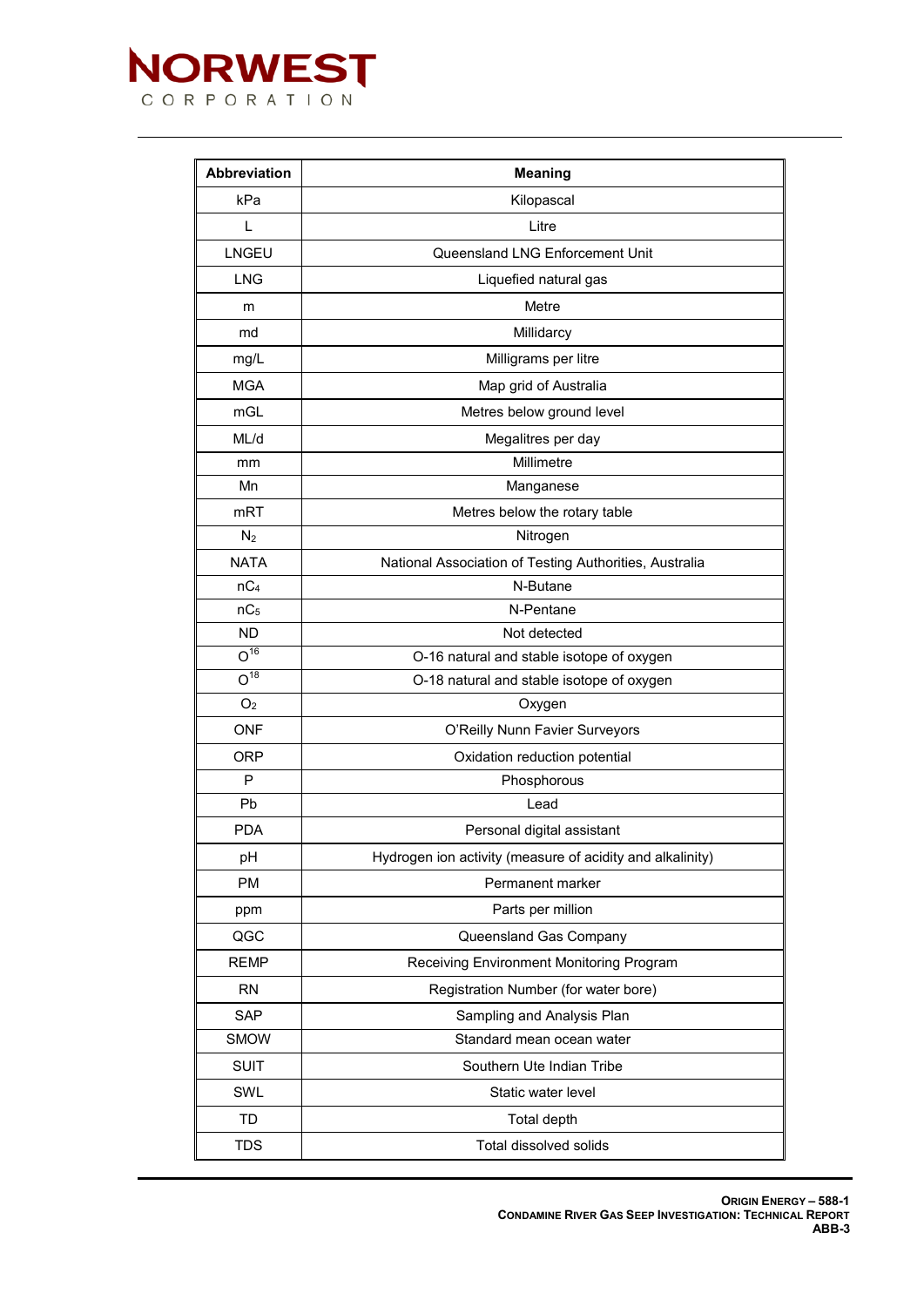

| <b>Abbreviation</b>                                                      | <b>Meaning</b>                                |
|--------------------------------------------------------------------------|-----------------------------------------------|
| <b>UCG</b>                                                               | Underground coal gasification                 |
| US EPA                                                                   | United States Environmental Protection Agency |
| <b>USA</b>                                                               | United States of America                      |
| <b>UTM</b><br>Universal Transverse Mercator geographic coordinate system |                                               |
| ν                                                                        | Vanadium                                      |
| <b>VPDB</b>                                                              | Vienna Pee Dee belemnite                      |
| <b>WCM</b>                                                               | <b>Walloon Coal Measures</b>                  |
| <b>WQO</b>                                                               | Water quality objectives                      |
| XYZ.                                                                     | Location in three dimensions                  |
| Zn                                                                       | Zinc                                          |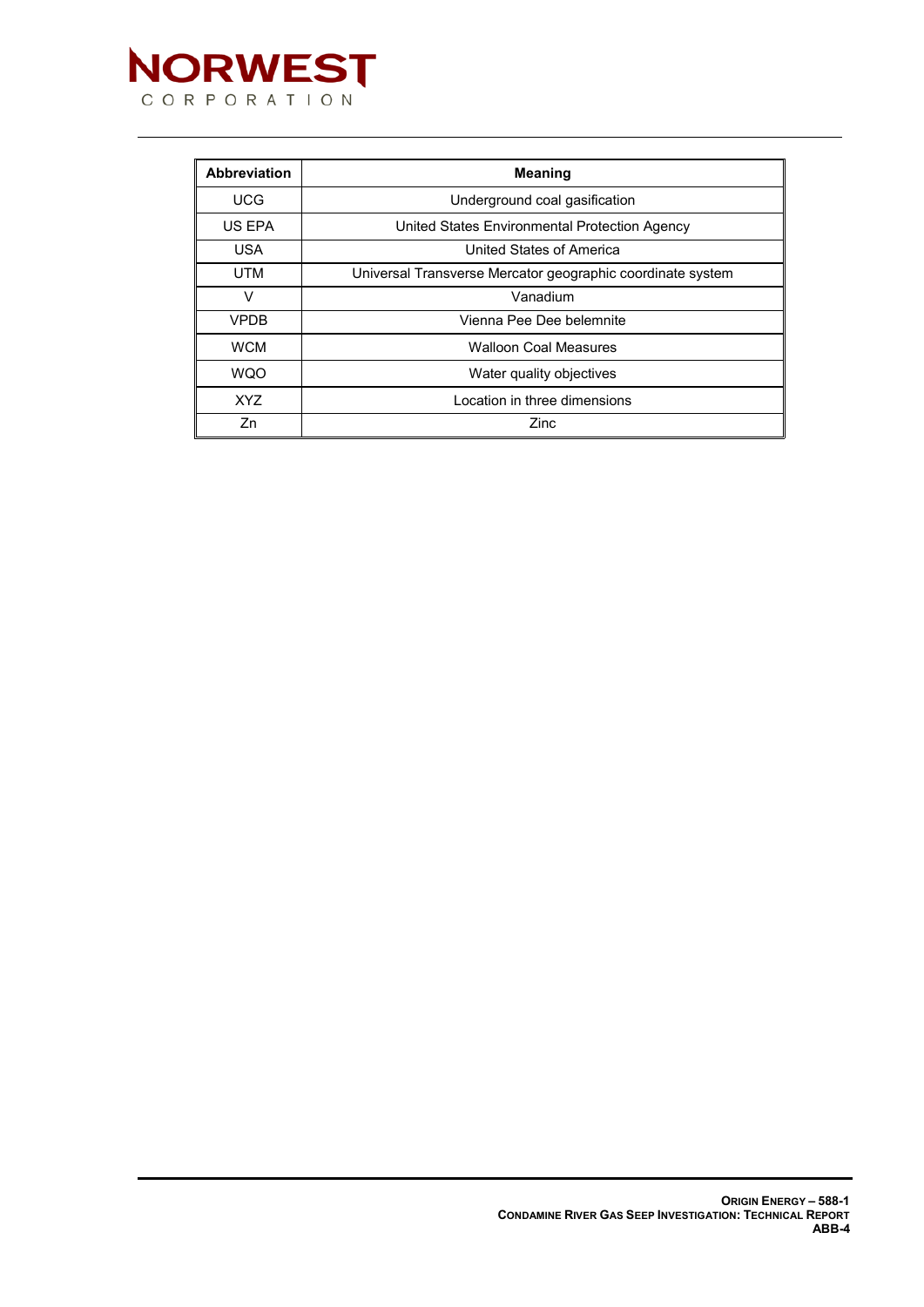

### **EXECUTIVE SUMMARY**

This Report presents the results of the first and second phases of the Condamine River Gas Seep Investigation. This is an investigation into four gas seeps at sites on the Condamine River located southwest of Chinchilla in Queensland, Australia. Gas seepage was first reported to the Queensland CSG Compliance Unit (CSGCU) (formerly LNG Enforcement Unit) by a landholder on 17 May 2012. It is a voluntary, integrated, and multi-disciplinary project commissioned by Origin Energy (Origin), in collaboration with the Queensland CSGCU.

Queensland Gas Company (QGC) also participated in the Condamine River Gas Seep Investigation by providing information about their coal seam gas (CSG) operations and baseline water bore sampling.

For the purposes of the investigation, there are four named seeps, from east to west (upstream to downstream), "Pump Hole", "Fenceline", "Camping Ground", and "Rock Hole". The following were investigated:

- The extent and source(s) of the gas emanating from the four gas seeps.
- The potential impacts to the environment, including groundwater and surface water quality, water supply bores, vegetation, and aquatic ecology.
- The potential pathway(s) and the mechanism(s) that enables gas migration.
- The potential contribution to the seeps from CSG activities, other industries in the area, water and coal exploration bores, and natural phenomena.

The first two phases comprised a wide range of desk and field investigatory activities, all of which contribute to an improved understanding of the nature and extent of the seeps. The work was not intended to, and should not be expected to provide immediate conclusions in the absence of sound scientific data. The results are presented in the context of an initial conceptual site model that includes the geology and hydrology of the study area. Based on the results, this report describes how the initial conceptual model has been expanded to include a range of potential sources, pathways, and mechanisms, and how the revised conceptual model has been used to develop recommendations for future investigatory and monitoring activities that will be conducted in a third phase of work.

The general geologic framework of the area is fairly well understood, but with the very low overall formation dip (approximately 1 degree), minor variations in structure can create areas in which gas can be concentrated or trapped. A number of steeply-dipping faults have been interpreted from existing 2D seismic data, but their vertical extent and their potential to act as barriers to, or pathways for, gas and fluid migration is not known.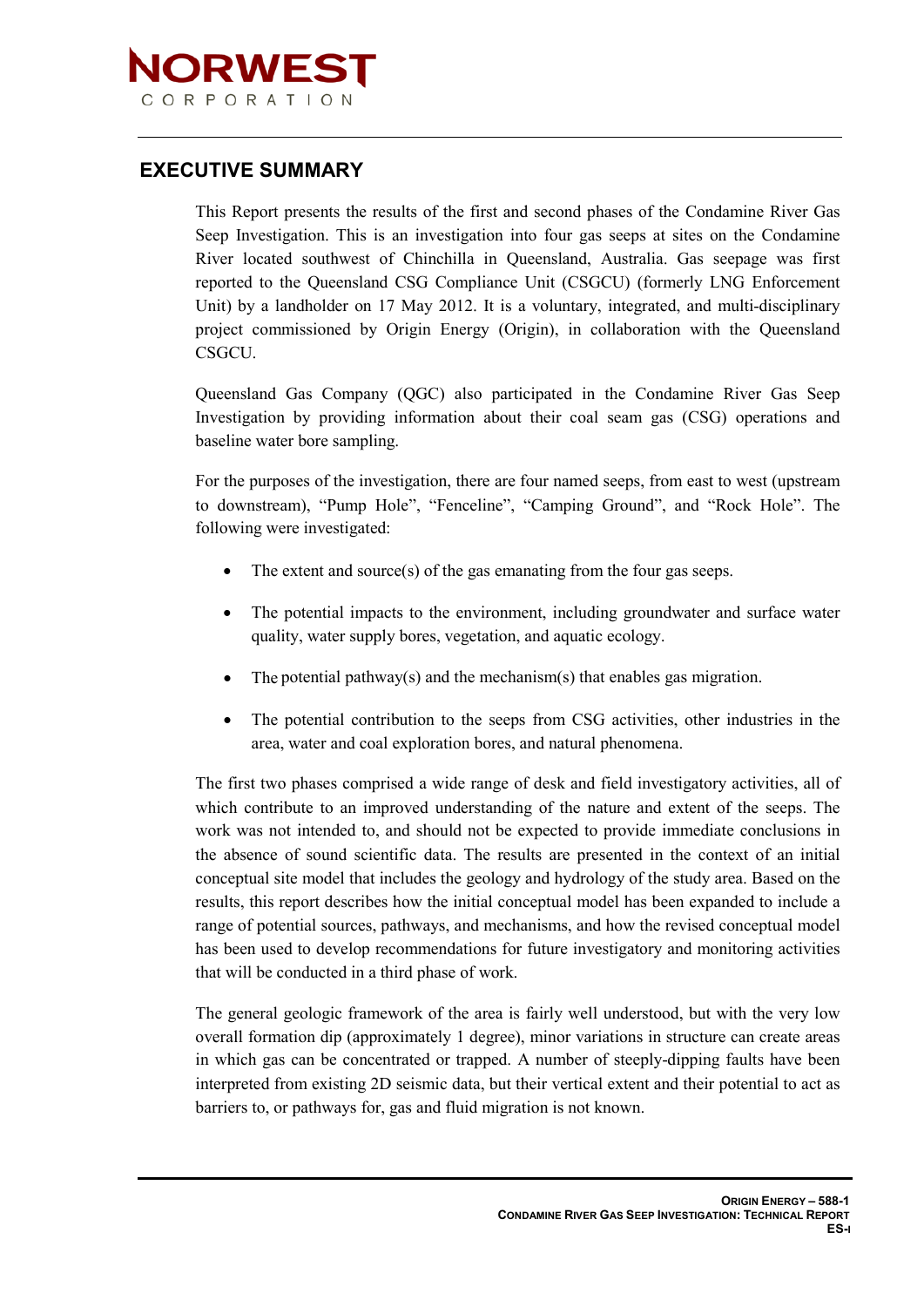

The initial site conceptual model includes the Springbok Sandstone overlying the Walloon Coal Measures (WCM), both gently-dipping to the south-west, and both overlain by lowpermeability alluvium. The Springbok Sandstone is partially confined and partially unconfined, with a water table roughly 25 metres (m) below ground surface. Above the water table is an unsaturated zone that contains air and/or gas. The Springbok Sandstone and WCM are displaced across steep faults, creating potential classic "gas traps", or alternatively acting as pathways. The Condamine River is deeply and steeply incised  $(\sim 8 \text{ m})$  below its flood plain. A consolidated conglomerate outcrops along large areas of the River channel, and has been cut through by river erosion. The Springbok Sandstone is exposed in some areas of the channel. The initial model included the presence of many man-made potential conduits: CSG wells, water bores, and coal exploration bores.

The first two phases have confirmed the presence and persistence, and have mapped the general extents, of each of the gas seeps. One of the four seeps (Rock Hole) had been known before 2012, but the other three were reported as first observed in early 2012. Later information revealed that one of the latter three seeps (Camping Ground) had been observed in November 2011. There is also an unconfirmed report by one local landholder that bubbles have historically been present at the Camping Ground seep, but not as vigorous as the current bubbling. Although there is a range of dates of when the seeps were first observed, in this report the key date will be taken as 17 May 2012 – the date when the seeps were first reported to the CSGCU by a landholder. The seeps are located on properties which have not yet experienced CSG development (only exploration drilling).

Origin's 70-kilometre (km) inspection of the Condamine River and a 21-km inspection of Charleys Creek did not identify any other gas seeps, including along a reach of the Condamine River that bisects Origin's Talinga Field with producing CSG wells on both sides of the river. Determining whether the seeps were a short-term or persistent phenomenon was critical to developing and refining the conceptual model and for identifying the need and making recommendations for future investigation and monitoring. Seep gas samples are composed of 84% to 92% methane, with 7% to 13% nitrogen, and 0.12% to 0.53% carbon dioxide  $(CO<sub>2</sub>)$ . The stable-isotope character of the gas samples falls within the scatter area of Surat Basin CSG methane samples, as did gas samples from nearby water bores completed in the Springbok Sandstone and the WCM that have been bubbling methane for decades, some since they were drilled.

Data and observations presented in this report rely in part upon information obtained from existing water and coal exploration bores and CSG wells. Landowner interviews, government records, and published reports indicate that prior to the observations of gas seeps in the Condamine River, methane had been encountered during the drilling and subsequent use of many water and coal exploration bores in the investigation area. Reports of methane in numerous bores date back to the early 1900s, predating CSG production.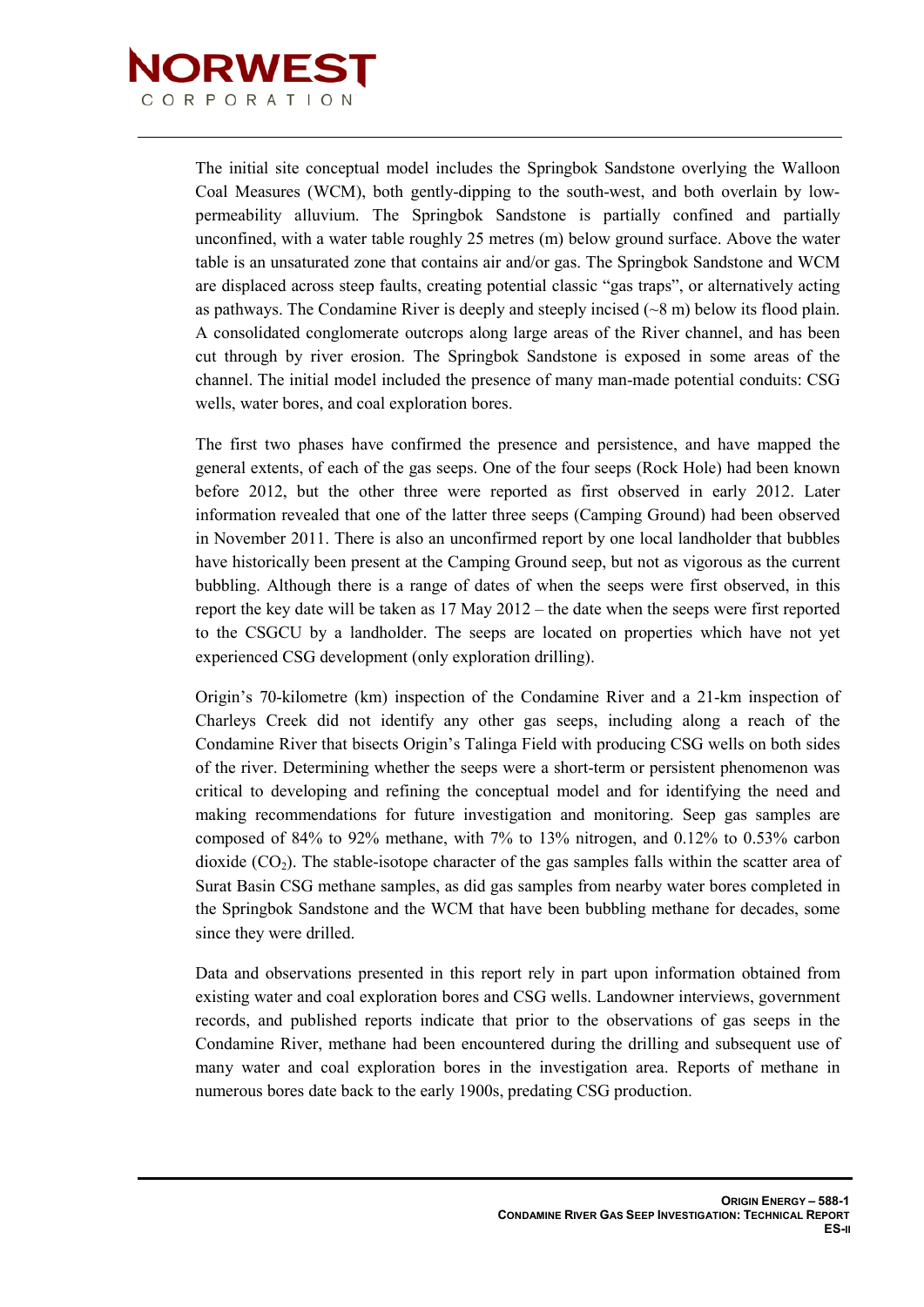

Many water bores in the study area were visited and investigated, some of which are - or at one time were - gas-producing. In some cases water was vigorously gas-lifted from the bores at the time they were drilled, which pre-dates CSG development. However, records of bore construction are limited and it is not always certain from which formation bores have produced water and gas, or whether fluids and gas from different formations may be mixed. In addition, there are known to be coal exploration bores in the area that are not always recorded, and generally these bores were not plugged. These bores are likely to remain open or partially open, potentially allowing fluids from different formations to mix and to migrate. As a result, there are a number of potential man-made conduits for gas migration, not all of which are mapped or documented.

Origin performed downhole video inspection of eight gassy water bores, but due to obstructions in the bores, it was not possible to clearly identify the formation from which the gas was entering the bore.

Focused field investigations looked at different aspects of water and ecological quality in the Condamine River. Continuous monitoring of water levels, and regular sampling events for basic water quality parameters such as temperature, salinity, pH, and dissolved oxygen (DO) over several months, showed that conditions vary throughout the year. In the dry season, the river becomes a series of disconnected pools, conditions that cause salinity to increase and DO to decrease.

An aquatic ecology assessment was performed during the dry season, in early October 2012. The assessment was a significant expansion of an existing monitoring plan that has been approved for Origin's Talinga Water Treatment Facility's Receiving Environment Monitoring Program (REMP). This work is documented in a separate report. At eight locations, representing the seeps and upstream, midstream, and downstream locations, standard parameters were assessed for aquatic habitat, water quality, sediment, aquatic plants, zooplankton, macroinvertebrates, and vertebrates. The overall conclusion of this study was that the gas seeps are potentially having a minor impact on some water quality parameters, but there are no evident adverse effects on local flora and fauna. DO was lower at two of the three main seeps, but it did not appear to have had any immediate effects on aquatic plants, macroinvertebrates, or fish. This suggests that there has been minimal impact to the aquatic ecology in the Condamine River. Further monitoring was recommended.

The Commonwealth Scientific and Industrial Research Organisation (CSIRO) was engaged to develop methods to quantify the gas flux from the river. This required the development of new sample collection and measurement equipment and a method for deploying this equipment on the Condamine River. This work is considered "proof-of-concept" and continues to be refined and improved. Once the design has been finalized and the equipment successfully deployed and tested, the CSIRO will develop a monitoring protocol. The CSIRO has developed and deployed similar equipment and protocols for measuring and sampling methane flux and concentrations from several reservoirs in Australia, including the Little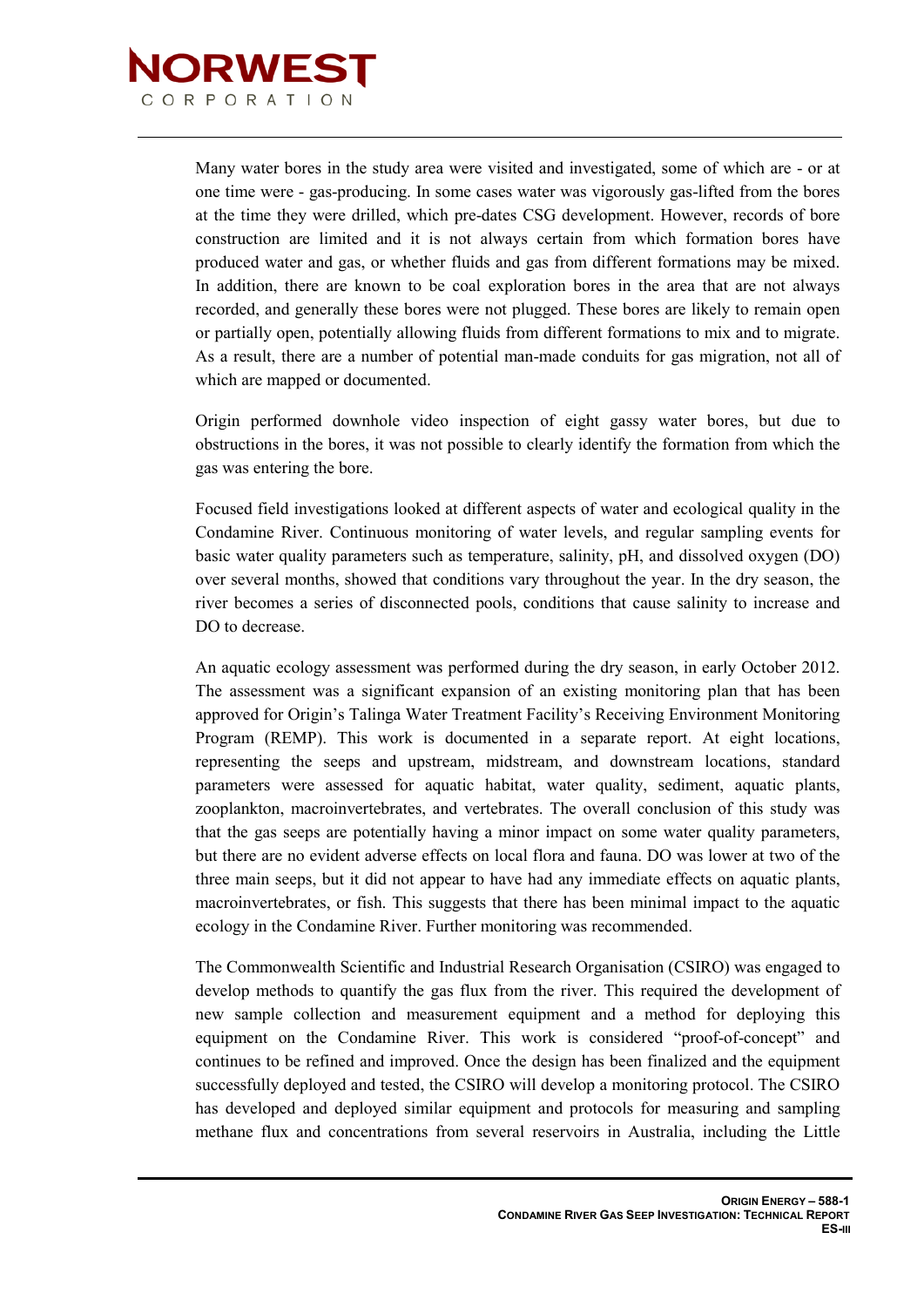

Nerang and Hinze Dam. In addition, the CSIRO has been engaged under the Gas Industry Social and Environmental Research Alliance (GISERA) to conduct a separate preliminary research programme to characterise regional fluxes of methane in the Surat Basin, including natural seepage<sup>1</sup>.

The extent of the seeps in the Condamine River was mapped with sub-metre accuracy. At the time of the mapping the lengths of the river segments that contained the four visible gas seeps were:

| Seep           | Approximate length of<br>river segment<br>(metres) |
|----------------|----------------------------------------------------|
| Pump Hole      | 59                                                 |
| Fenceline      | 196                                                |
| Camping Ground | 278                                                |
| Rock Hole      |                                                    |

At all four seeps bubbles were observed in certain parts of the river segments, but not over the entire length.

Soil gas testing was performed on the river banks and land adjacent to each seep, as well as at areas of stressed or dead vegetation identified by landowners. A total of 107 soil gas probes were installed. At all but one of the seeps, methane concentrations dropped below the detection limit within 10 to 20 m from the river. Next to the Camping Ground seep, methane was detected at one site 30 m from the river.

A bathymetric survey of the river was performed. This did not show a correlation between gas seeps and deeper or shallower sections of the river bed. This survey will act as a benchmark for future surveys, to help identify whether flood events redistribute river bed sediment or erode the base of the bed, and if so whether that has any effect on gas seep location or discharge rate.

Data provided by QGC regarding the CSG wells and production in their Argyle Field were evaluated and the results have been included in Section 9. Typically, gas monitoring during drilling in the Argyle field has shown low detections in the Springbok Sandstone, with the main gas shows being from the WCM. However, QGC provided documentation of the presence of large flows of gas from two CSG wells when they intersected the Springbok Sandstone. This indicates that both Springbok Sandstone and WCM coals are potential sources for the gas observed at the seeps.

-

<sup>1</sup> [http://www.gisera.org.au/research/ghg/ghg-proj-1-methane-seeps.pdf.](http://www.gisera.org.au/research/ghg/ghg-proj-1-methane-seeps.pdf)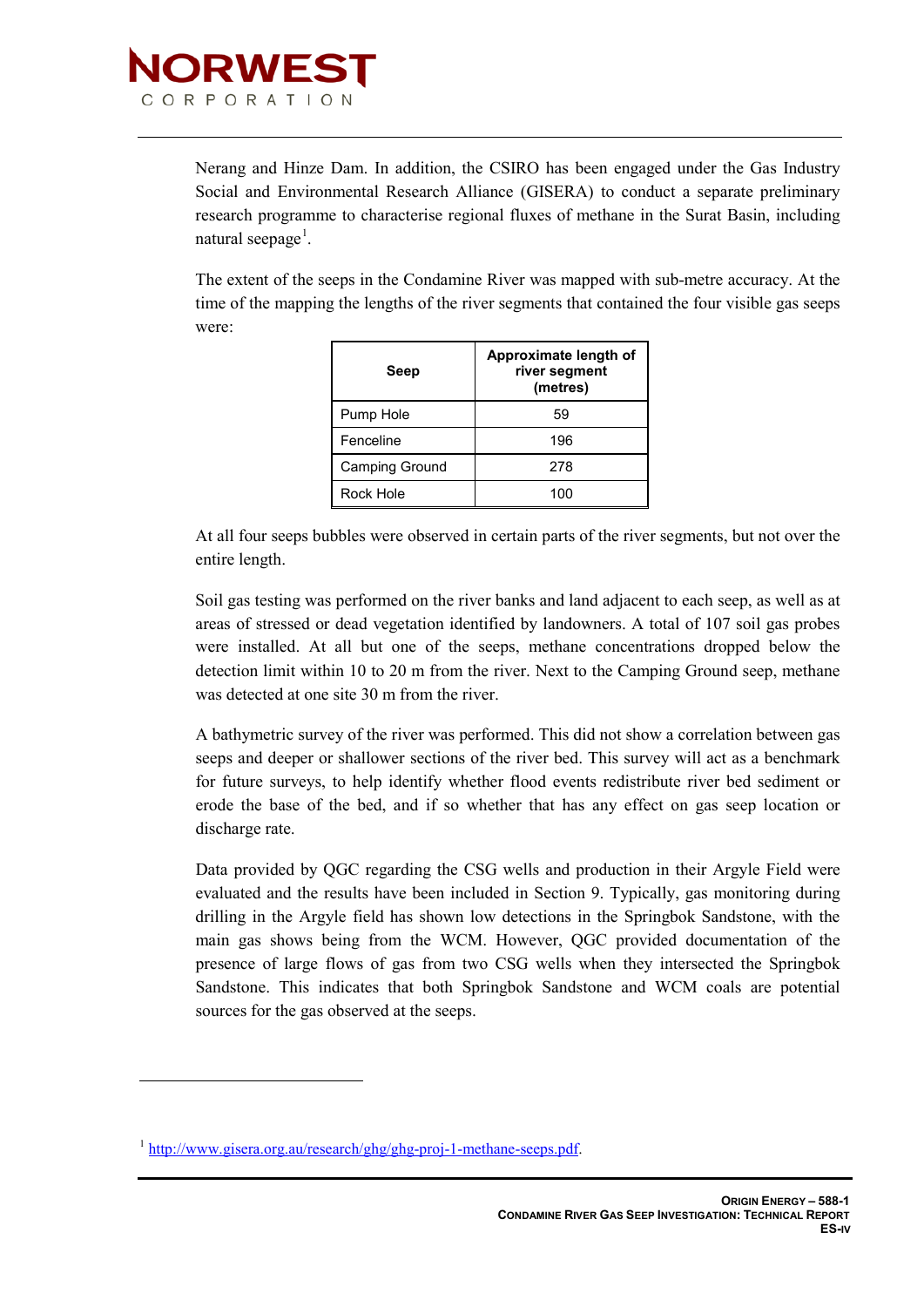

The CSGCU has undertaken its own independent and comprehensive investigations and testing along the Condamine River. A two phased approach has been used: one focused on ensuring public safety, assessing environmental harm, and determining the extent and locations of the gas seeps and the other a long-term investigation that involves a process in which technical experts will verify the information received from Origin and its consultants.

The revised site conceptual model includes a number of hypotheses regarding sources, pathways, and mechanisms of the methane at the gas seeps, as follows:

**Sources:** Based on the stable isotope character of the methane at the seeps, the primary source of the gas seeps is coals in the Springbok Sandstone and/or WCM, and not shallow sourced "swamp" gas.

**Pathways:** Free gas will rise vertically through water due to buoyancy. There are several possible gas migration pathways. Geological pathways include updip migration via the more permeable beds of the WCM and Springbok Sandstone, and naturally-occurring fractures or faults. If the source is the Springbok, little migration would be required, as the Springbok subcrops directly beneath alluvium, and in some cases outcrops in the bed of the river. Man-made pathways include water bores and coal exploration bores that were not properly cased and sealed and hence may connect deeper and shallower formations. Water bores in the area are documented as being completed predominantly in the Springbok Sandstone, the WCM, or an unknown combination (i.e. Springbok and/or Walloon). There are many examples (both historic and current) of water bores producing gas, and documented coal exploration bore blowouts in the area.

Forty-five water bores were identified, of which 25 were located and inspected. Methane was detected in 17 of the 25 (68%), which are considered to have high potential to act as conduits for gas migration into overlying aquifers and the atmosphere.

CSG wells could also act as vertical conduits if they were not properly sealed in overlying formations. Data from the nearest CSG pilot wells in the Orana field was reviewed and soil gas measurements were made in their immediate vicinity. Lack of detection of methane at and around the wells indicates that gas is not migrating via these wells to the ground surface. These pilot wells have not produced water or gas.

**Man-made mechanisms:** There are several types of mechanism that can cause gas to migrate. The primary release of sorbed gas from coals is caused by depressurization. Man-made depressurization can be caused by historic and ongoing water bore pumping, by coal exploration bores that were converted to water bores or that are allowed to flow gas, by connection of two formations by water or coal exploration bores, and by CSG production pumping.